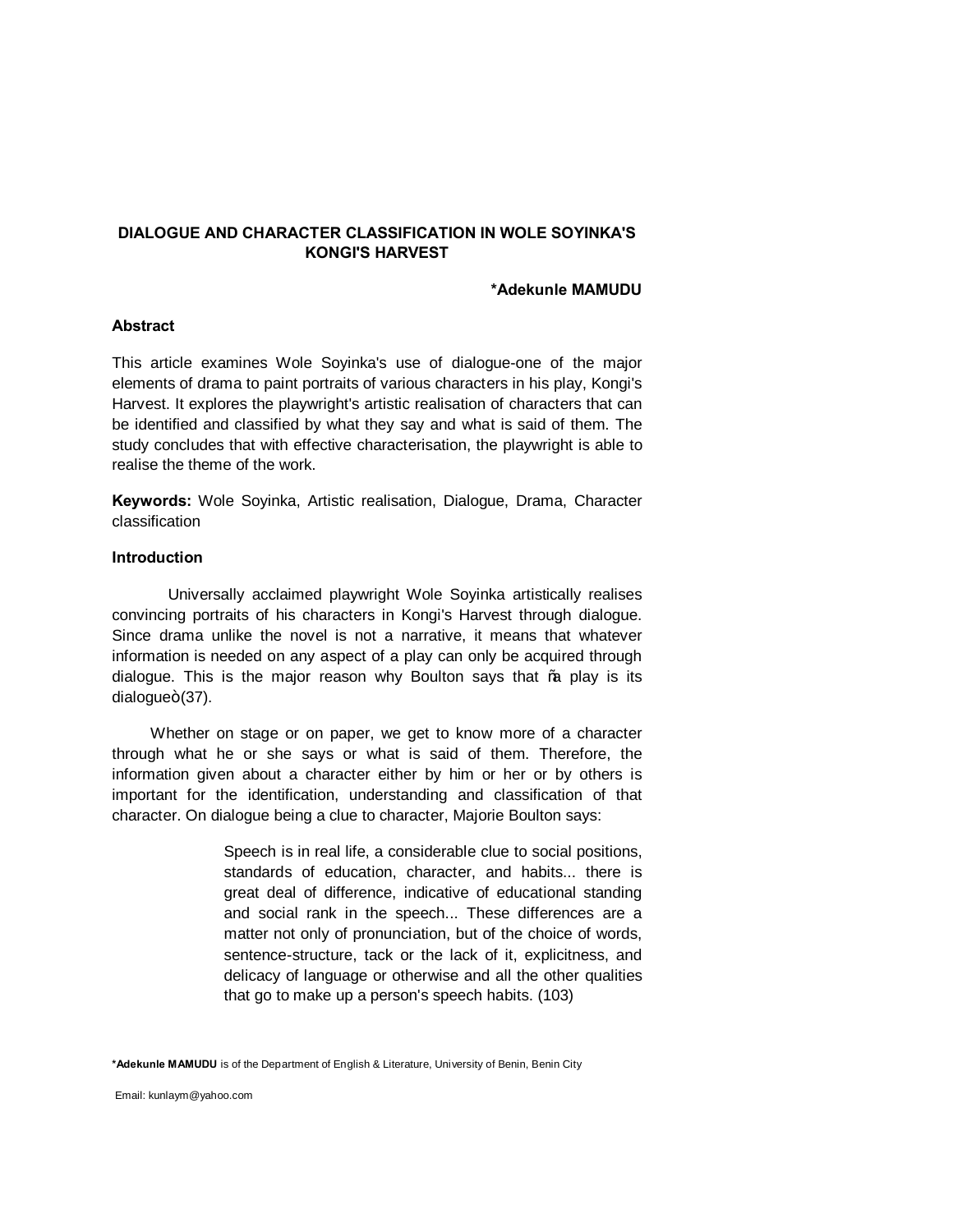According to the passage to which we also subscribe, the social position, level of education, character and habits of a character are reflected in the speech which constitutes dialogue. In knowing the characters therefore, the question is how does dialogue paint a true picture of the characters like Kongi, Danlola, Daodu, Ogbo Aweri, Segi and the secretary?

Expectedly, Kongi's Harvest has drawn a lot of critical comments from various critics. However, available critical works have tended to focus only on themetic concerns. In an essay entitled Whe Power Triangle in Soyinka's Kongi's Harvest+, Okpure Obuke examines the power posts of the three major characters and their conflicts in the play (132-143).

In yet another thematic study, Tunde Adeniran says that the play is a commentary on a class of leaders generally and a clash between modern dictatorship and a collapsing traditional system. Eldred Jones as quoted in Tunde Adeniran's essay explains the play as a clash between life giving forces and death producing forces (54-77).

Kolawole Ogungbesan sees the play as a satire on the contemporary political scene, attacking directly the politicians who have shaped the present direction of modern Africa (175-188).

James Booth examines the play as a re-enactment of the emerging trend in Africa as at when the play was written when he says, % the concept of the father of the nation fostered by many African rulers after independence was in danger of generating in many cases into a cult of personality+ (165-180)

From available works, it is clear that the use of dialogue to illustrate and classify the characters in the play has not been examined by any critic. This paper therefore examines the use of dialogue to reveal and classify the characters in the play.

# **Kongi**

Kongi's withdrawal from the people, demonstrated by his very rare appearance, shows that his government is autocratic, dictatorial and tyrannical because he virtually does not consult with anyone else before he takes decisions. During his retreat in which he makes some important decisions like condemning the bomb-throwers he is not in contact with his subjects and even his Reformed Aweri Fraternity a group of supposed advisers are not consulted. Even when consulted, Kongi in his absolute dictatorship does not pay any attention to them. In the following passage, his monopoly of power is depicted by the way he dismisses the secretary's suggestion even though he is supposed to have been helping to promote the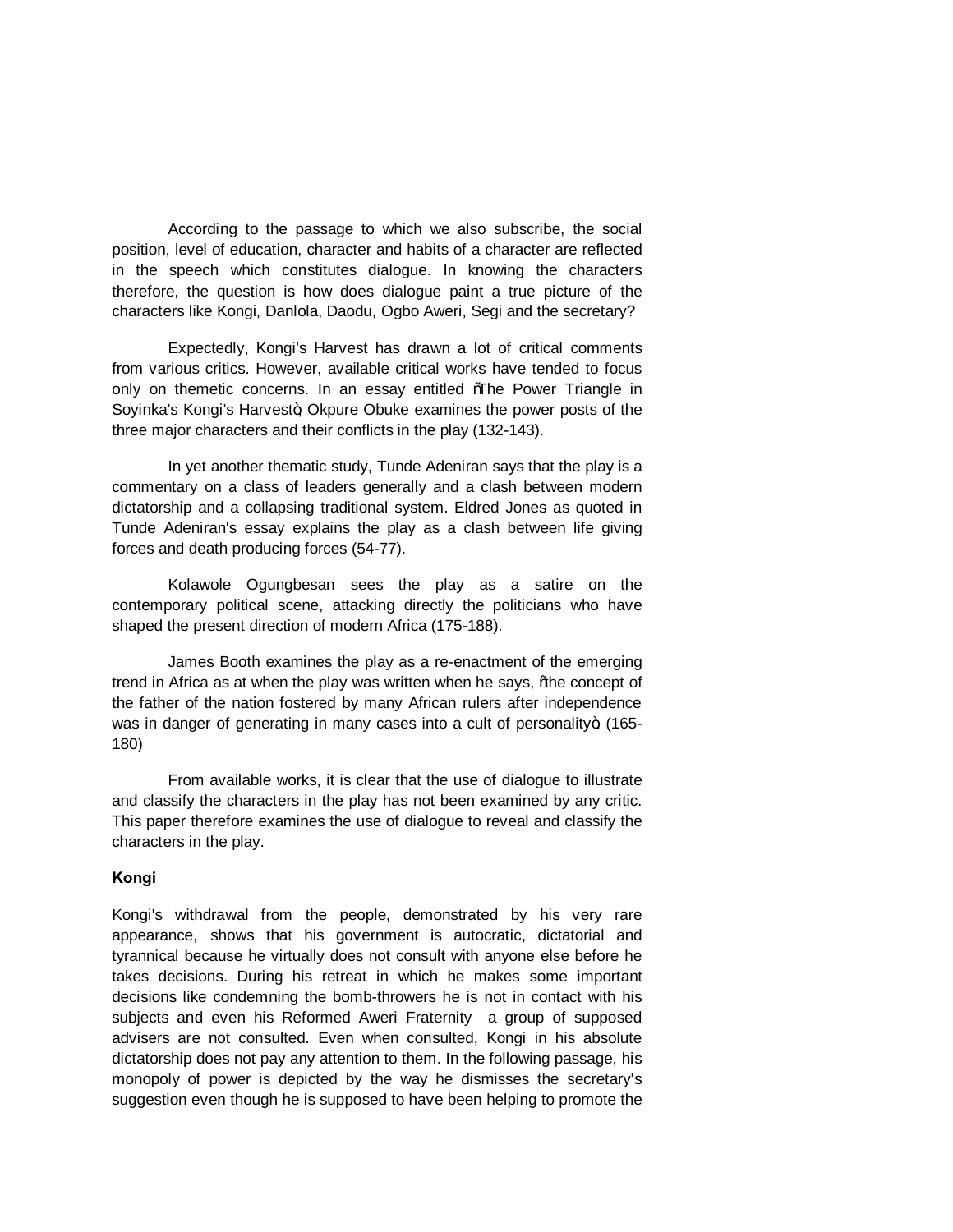image of Kongsim. The secretary is advising against Kongi's wish to hang the prisoners and Kongi in his absolute authority holds fast to having them hanged:

Secretary: My leader, your promise! Kongi: No amnesty! No Reprieve Hang every one of them! Hang them. Secretary: Your promise my leader. The word of Kongi! Kongi: and find me the other one for hanging GET OUT! GET OUT! GET....AH...AH...AH... (47)

Another instance that supports the fact that Kongi is a dictator is that in which he decrees through the secretary that the nation should henceforth reflect his names in her dates such as % Before Kongi's Harvest and % After Kongi's Harvest Kongi says:  $%$  want the entire nation to subscribe to it $+$  (37). The speech Kongi makes before the presentation of the new yam openly shows that he sees himself as the sole possessor of Isma. He sees himself as the spirit of planting, of harvest, of victory and also as possessor of the collective spirit of the people.

> Kongi: The spirit of resurgence is cleansed in the blood of the nation's enemies, my enemies, the enemies of our collective spirit, the spirit of planting, the spirit of Harvest, the spirit of inevitable history and victory all of which I am. Kongi is every Ismite. (81)

So far, the way he uses language has portrayed him as one who sees himself as unequalled by any other in Isma. What is more, he sees himself as the collective spirit of the people, he is Ismite, and ''Ismite is Might''. Of his God father role and absolutism and might, James Booth says:

> By the time the play was written, the conceptof the 'father of the nation' fostered by many African rulers upon independence was in danger of generating in many cases into a ''cult of Personality. Kongi is a generalised and Symbolic figureo

From what others say of him, we learn that Kongi is a monster who would have been abandoned to die in his youth. The Ogbo Aweri's speech tells us that it was as a result of the mercy had on him by his community that he wasn't destroyed. The monster child now grows into a terrorist doling out orders to those who spared his life.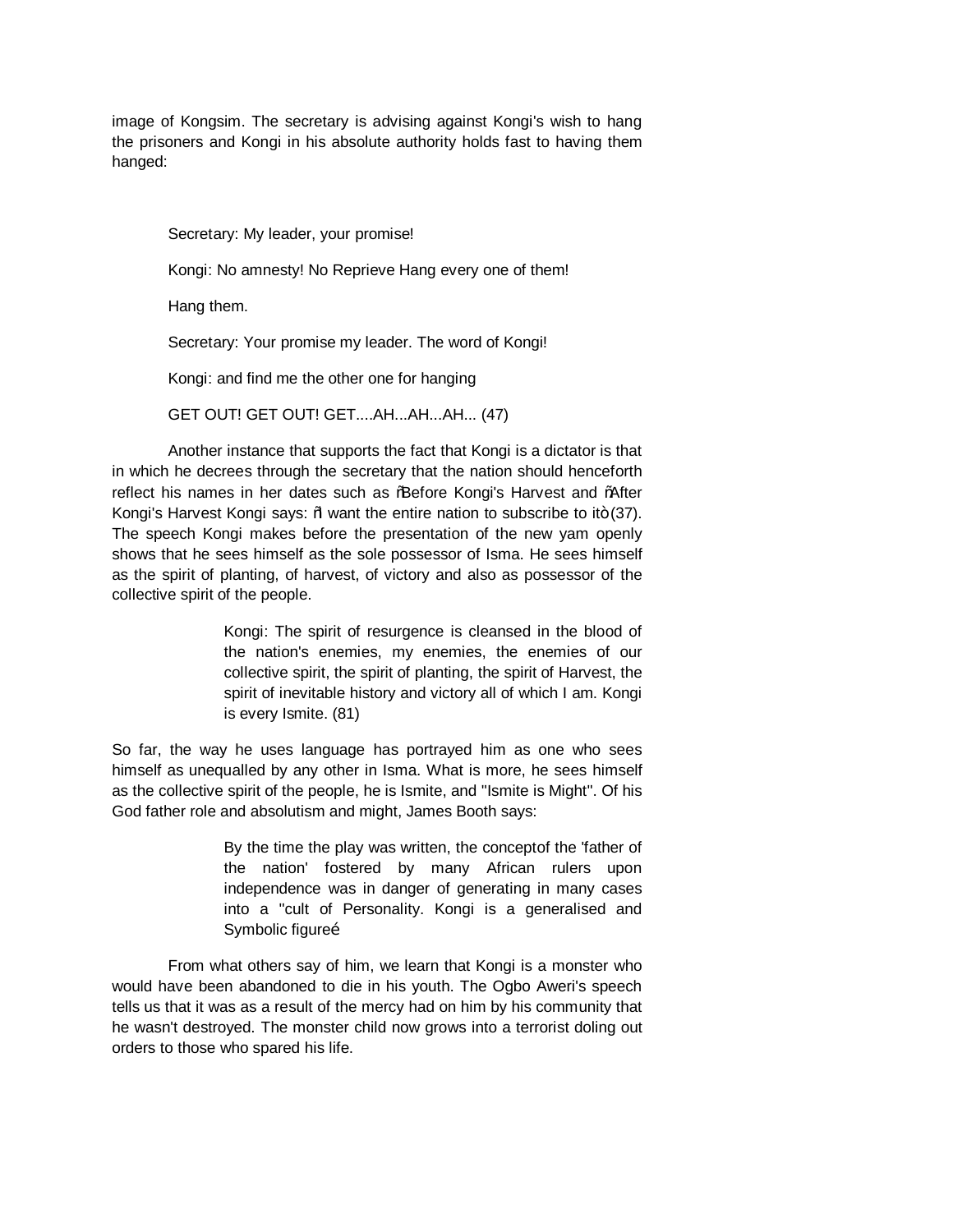Ogbo Aweri: Observe, when the monster child was born, Opele taught us to abandon him beneath the buttress tree but the mother said, oh no, A child is still a child.

Sarumi: Soon the head swelledtoo big for pillow and it swelled too big for mother's back and soon the mother's head was nowhere to be seen (p.10).

Both from what he says and what other characters say of him, it is obvious that Kongi is an absolute dictator and a tyrant. His head has swelled ''too big for pillow''.

Dialogue also reveals Kongi as a tough and uncompromising character as he attempts to reverse the old order where the new yam should be eaten first by the Oba. Even after the erection of a pulpit against him by Daodu at the new yam festival, he is undaunted and as if nothing has happened, the celebrations continue. Kongi being an uncompromising one refuses to heed the advice of the secretary and does not see why Danlola should continue to be held in such high esteem.

Through dialogue, we get to know Kongi as an ardent lover of slogans most probably because they are meant to shower praises on him. He is happy to hear that he is Ismite, and ''Ismite is might''. At intervals, he punctuates his speech with slogans, employing the subjects as a chorus:

> Kongi: Kongi is every Ismite, and Ismite ... (shoots out a clenched fist.) Brigade: Is Might . . . . (They beat on their drums and clash cymbals deafeningly) Kongi: Ismite . . . . . Brigade: Is Might . . . (81)

This is a clear identity of a dictator who loves to hear his subjects affirming his superior position in society. Dictators are averse to any form of opposition and Kogi is no exemption. As if possessed in another instance, he breaks out shouting slogans of praises of himself. He says:

> Kongi: I am the spirit of Harvest Secretary: of course my leader, the matter is not in dispute Kongi: I am the spirit of HARR-VEST Secretary: of course my Leader. Kongi: I am the spirit of HAAR-VEST. (37)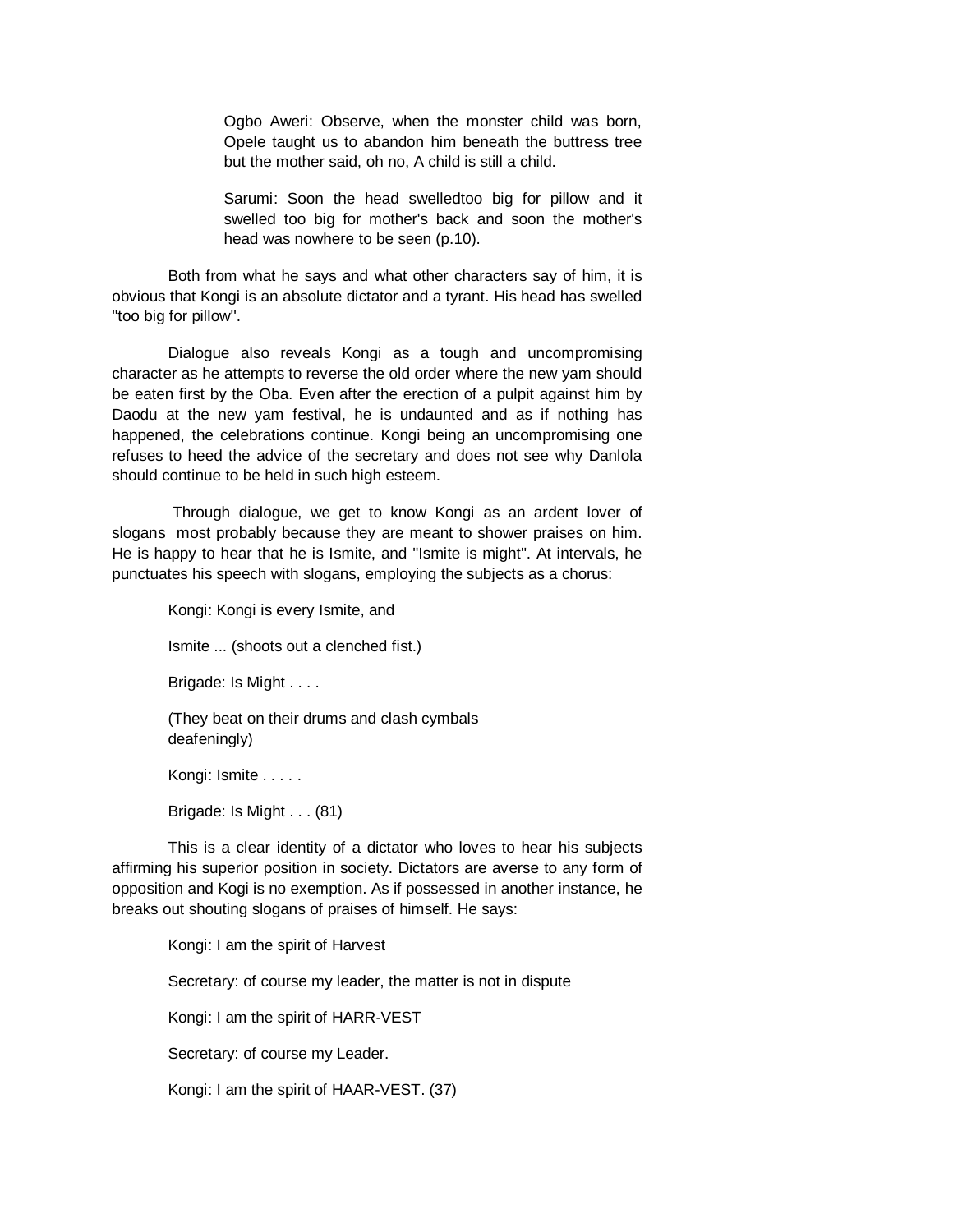We are not surprised at his love for slogans because it only gives credence to his being a dictator. Absolute dictators require slogans to constantly boost themselves and their continuous stay in power. This is why Kongi insists that the dominant creed should be ''Harmony'' which as a slogan frequently rents the air. Apart from his love for slogans which dialogue depicts, dialogue shows Kongi as a character who is vaingloriousHe is glorified in being raised to the status of Christ and is immediately interested in the Secretary's plans of having his name affixed to all dates in Isma. He approves of this and even improves on it. He would want his names affixed to the dates in full and not abbreviated. The dialogue between Kongi and the Secretary which reveals this trait of his runs thus:

Secretary: This year shall be known as the year of Kongi's

Harvest. Everything shall date from it.

Kongi: You mean, things like 200 K.H.

Secretary: A.H my leader. After the Harvest. In a thousand years,

one thousand years, one thousand A.H. and last year

shall be referred to as I.B.H. There will only be one

harvest worth remembering.

Kongi: No, K.H. is less ambiguous. This year of Kongi's harvest.

Then for the purpose of back-dating, B.K.H.

Before Kongi's Harvest. No reasons why we should

conform to the habit of two initials only. (37)

With these flatteries from his employee, Kongi now believes that his great works and good leadership have earned him all these recognitions and compensation and he is encouraged to continue his Kongism.

Kongi is a character who, as revealed by dialogue, loves ceremonies. He requires one to make Danlola submit openly to him and also to psychologically subdue his enemies as well as popularise and entrench his fascist government. Kongi, dishing out orders to the secretary says:

Tell you what. You get all the leaders of the

Dissident groups to appear on the dais with me

Tomorrow all of them, and at their head, that

Wretched king himself and his entire court, bearing

The new yam in his hands. Right? You get him to do that .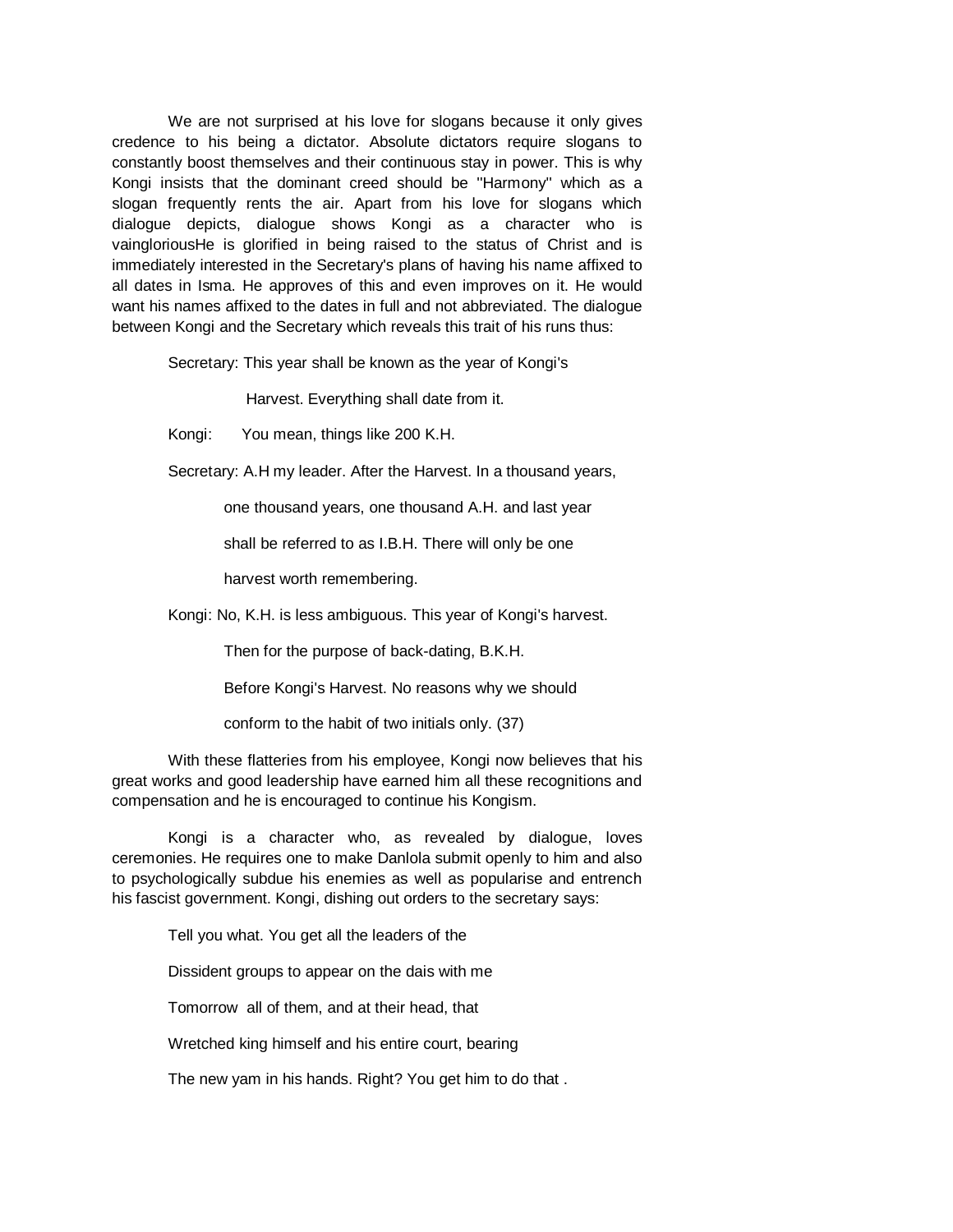(39)

During the ceremony, he seizes the opportunity to heap praises on himself. The ceremony is an outlet for him to advertise his government. He strikes fear into the minds of the prospective dissidents in order to continue his dictatorial regime unchallenged. As is usual with all despots, dialogue reveals Kongi as a threatened character because on being told that the people are 'waking' he thinks they are revolting.

Secretary: S-sh. They are waking up

Kongi: (alarmed looks around wildly) who? The people? (36)

Dialogue also reveals Kongi as a character who loves posturing. He pretends not to like publicity while at the same time he strikes various poses for the photographer whose duty it is to popularise Kongi. Meanwhile, Kongi maintains that he is not aware of the photographer and his activities.

Kongi: I don't like being photographed

Secretary: I'll ensure it never happens again

Kongi: Take care of it and let me hear no more on the subject

Some of these journalists are remarkably enterprising

Nothing you do can stop them.

(Returns to his table and goes through a series of

% ast Supper+poses-iyan (pounded yam) serving

Variation-while the photographer takes picture

After picture). (38)

According to the secretary, these pictures \\; could project that image into every heart and head, no matter how stubborn. These heroic poses together with his god-like descent from the mountain show Kongi as one who loves publicity and glamour.

Summarily, Kongi's language reveals him as one who is learned, of a high social standing, despotic, tough, vainglorious, ceremony-loving, as one who loves publicity and as a threatened character.

# Danlola

In revealing Danlola, dialogue shows him as a traditionalist who is witty, strong willed, uncompromising and obstinate and also as a dictator. His speech which is characterised by traditional elements like proverbs, parables and allusions to Yoruba myths portray him as a traditionalist. Almost every utterance of his is characterised by traditional elements. In the following speech for instance, Danlola with the aid of a proverb states that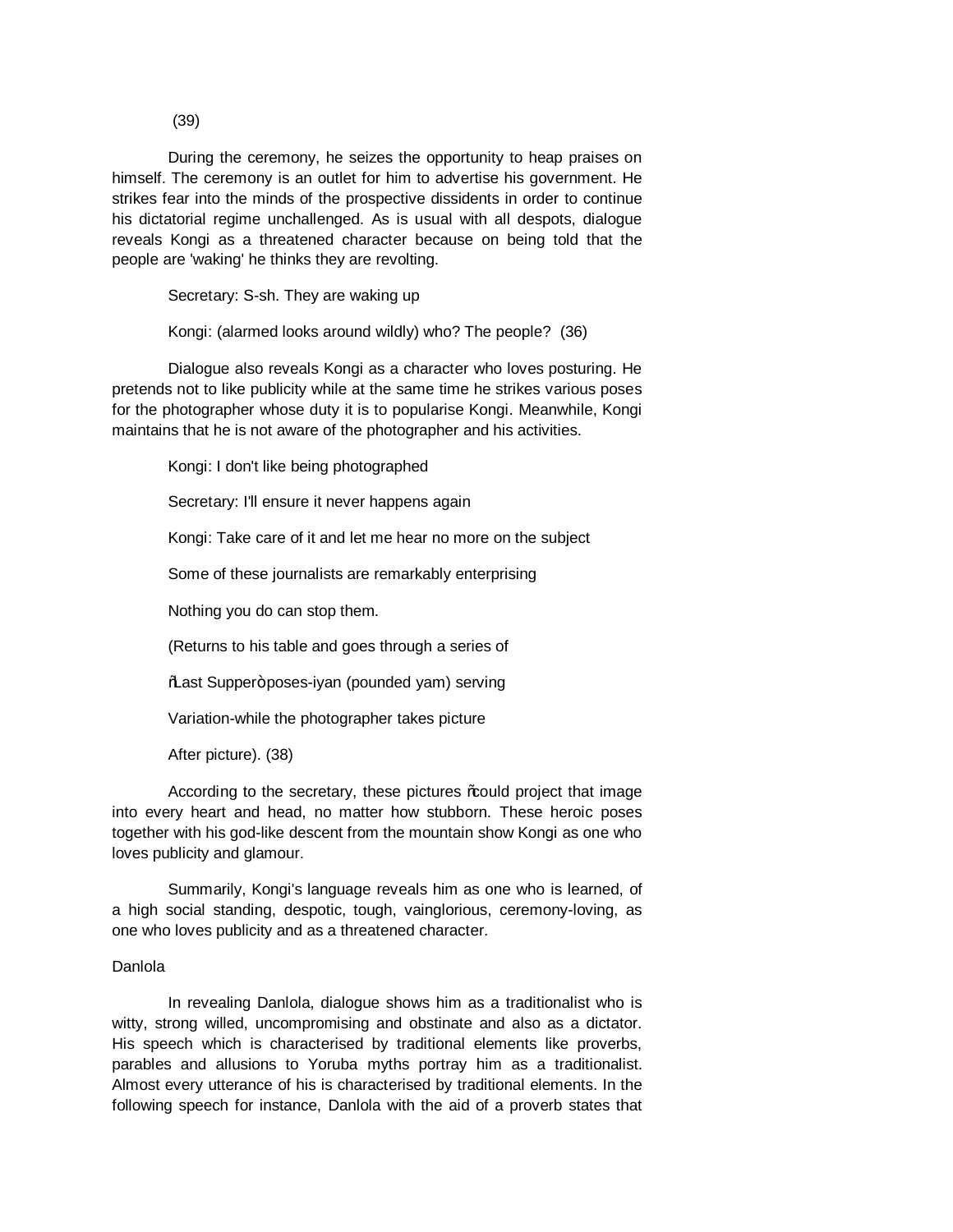wise men should know whom to choose between himself and Kongi. He says:

Wise birdings learn to separate

The pigeon's cooing from the shrill alarm

When Ogun stalks the forests (58).

He makes allusions to traditional institutions, objects and events and not to the modern. He is a custodian of the traditional-political institution hence he refuses to surrender his powers to Kongi who is a modernist. He sees progress in tradition because it is jointly operated by all members of the society as opposed to Kongi's dictatorship.

Danlola on the traditional political institution says %We drew the poison from the root $+(7)$ . The poison here is the strength, the support of the members of the community. The traditional institution is therefore a collective responsibility.

Dialogue reveals Danlola as uncompromising and obstinate. From what he says, it is obvious that he does not want to give in to Kongi's rulership. In fact his obstinacy constitutes the play because if he agrees to surrender his powers to Kongi and compromises, then there wouldn't have been any play at all. His obstinacy leads to the climax and eventual fall of both parties. His obstinacy is reflected in the following lines:

Go hand Kongi the New Yam yourself

But count me out. (63)

Instead of agreeing to submit the new yam which represents his powers both spiritual and physical he tells Sarumi to go and perform the humiliating act which is the same as putting it bluntly that no one from the traditional camp shall present the new yam to Kongi since Sarumi is not in position to do it as he doesn't possess the qualities of Danlola. Through dialogue we get to know that Danlola is a man who loves pageantry and posturing. As depicted in the scene where he is getting dressed for the new yam festival, Danlola is vain about clothing. He orders Deinde up and down just because he wants to put on the best outfit to the ceremony:

| Secretary: | But you will be late. The things you have on |
|------------|----------------------------------------------|
|            | will do just well.                           |
| Danlola:   | What! These trimmings may serve              |
|            | A wayside lunatic, but my friend,            |
|            | We must meet the leader as                   |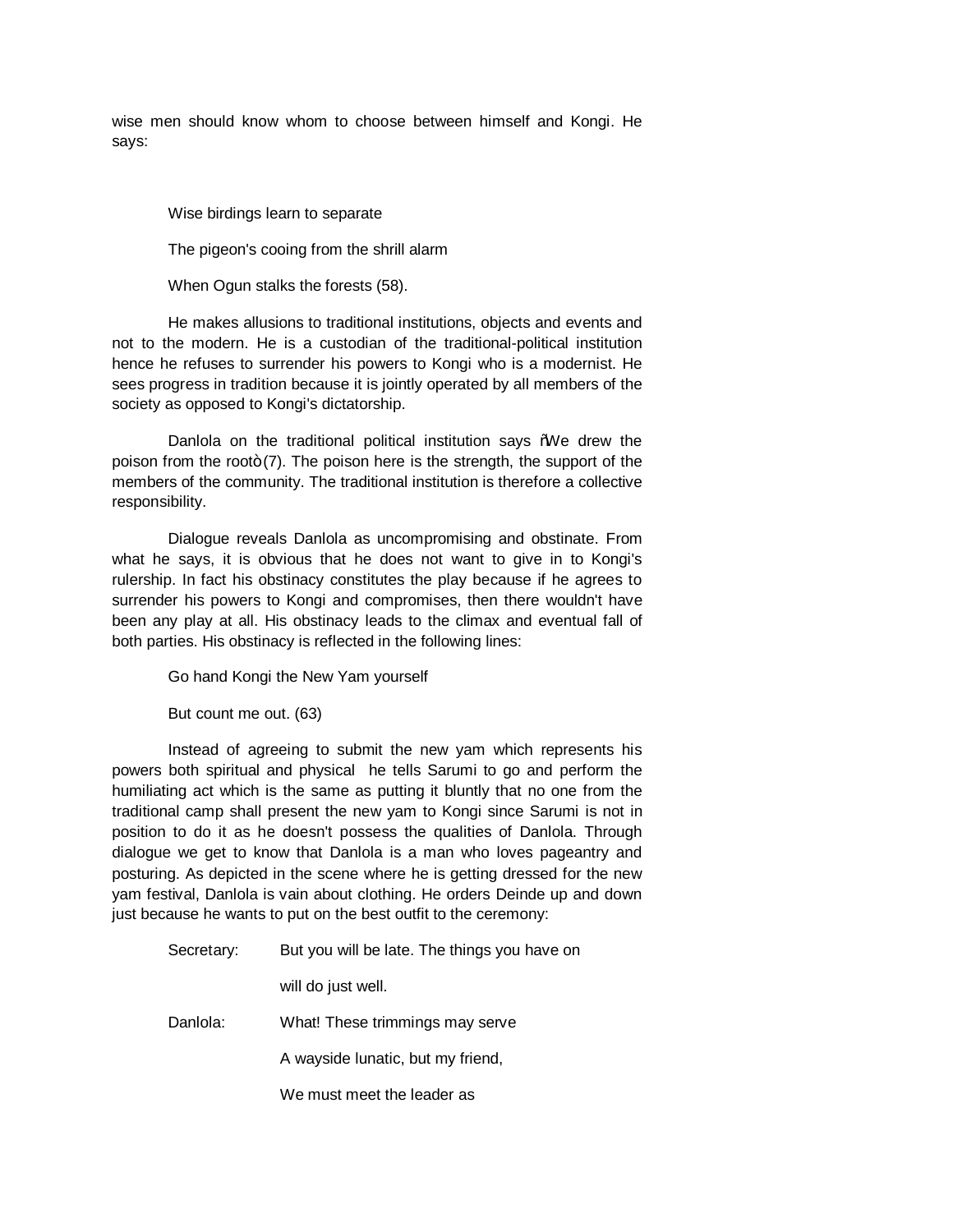A conquering hero, not welcome him Like some corner-corner in-law. Then, my dear son-in-politics, this being The only way in which our dignity May be retained ... An Oba must emerge In sun colours as a laden alter. But we can afford the best silk on our garment Pension. Now you tell the smith he must Produce the sword I ordered specially (53).

Apart from his love for glamour, pageantry and dresses, Danlola is also a feudal dictator as revealed by dialogue. None of the characters is the traditional camp argues with him. From the way he orders Dende here and there. Throwing insults at his innocent parents, it is obvious he has no regard for his subjects.

Danlola: Find me such another ladle and I'll

Shove it up your mother's fundaments. (48)

Danlola's language portrays him as a witty character. He is able to handle any situation with tact. Danlola wittingly holds the progress of the celebrations down pretending to be getting prepared whereas he is not interested in and does not even intend to attend the ceremony. He gives one excuse or the other just to hold him back from attending the ceremony. Here is an instance of his witty use of language:

Danlola: Make my excuses to him my son-in-politics

Will help you. Tell his immortality

I sprained my back rehearsing dances

In honour of his visit. He loves to see

His Obas prancing to amuse him after all

An excess zeal should be a credit. (61)

He also wittingly flatters the secretary. This flattery holds the secretary back from concentrating his efforts on hurrying him up. He calls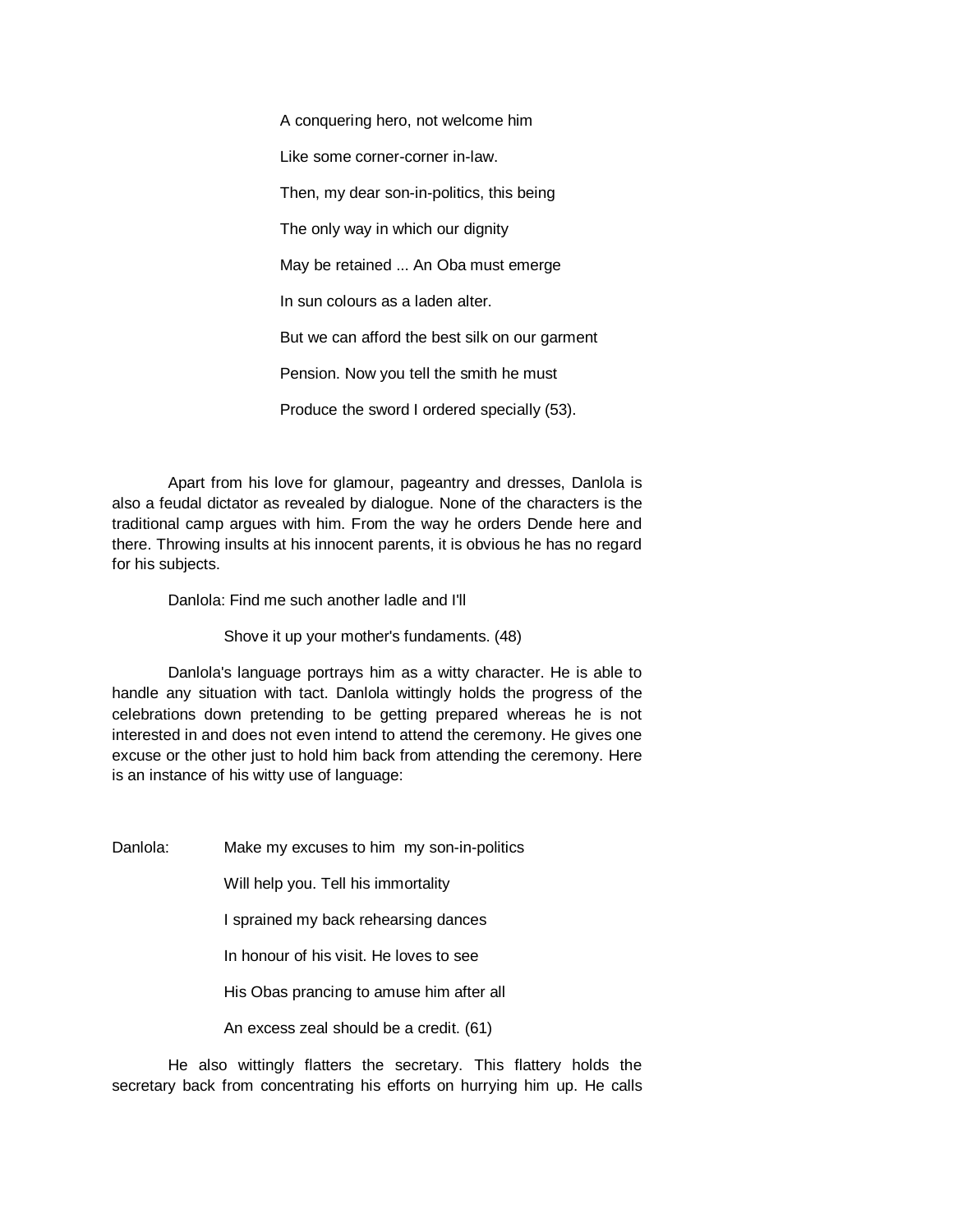him ‰y good organizing secretary of His immortality our Kongi.+ He also calls him  $%$ The Big Ear of his government+.

Dialogue also shows Danlola as being sensual. On various occasions, he switches off serious issues and gets sensuous. He says of his vital parts:

My vital part shall exhaust itself

In my favourites call me Wuraola. (63)

I am not as young like you, and these

Sudden surges must be canalised. (62)

Your man knows I love to have my hairs

Ruffled well below the navel. (5)

These instances of Danlola's speech reveal an important aspect of him as being a sensual character dwelling on sexual pleasures.

Dialogue portrays Danlola as a traditionalist, dictatorial, witty, strongwilled and uncompromising, obstinate and sensuous.

#### Daodu

 Dialogue also gives an insight into the character of Daodu as a diplomatic, courageous, learned and determined character. With diplomatic language, he is able to extract the information he wants from the secretary. He acts as if he is in the secretary's camp and succeeds in getting news that there were plans to have him arrested because he was considered a threat to Kongi's government. Daodu pretentiously takes sides with the secretary and agrees to help in convincing his uncle Danlola to openly present the yam to Kongi at the ceremony the next day.

This quality of Daodu enables him to get to know more of the other camp and with this, he is able to plan how to comfront Kongi. Daodu is portrayed through dialogue as one who is very courageous and determined. He offers to match Kongi blow for blow and he is determined to do this too. Even when Segi pleads with him not to preach hatred, he says:

Let me preach hatred, Segi, if I preached hatred,

I could match his barren marathon, hour for hour,

Torrent for torrent. . . .

I hate to be a mere antithesis to your

Messiah of pain. (45-46)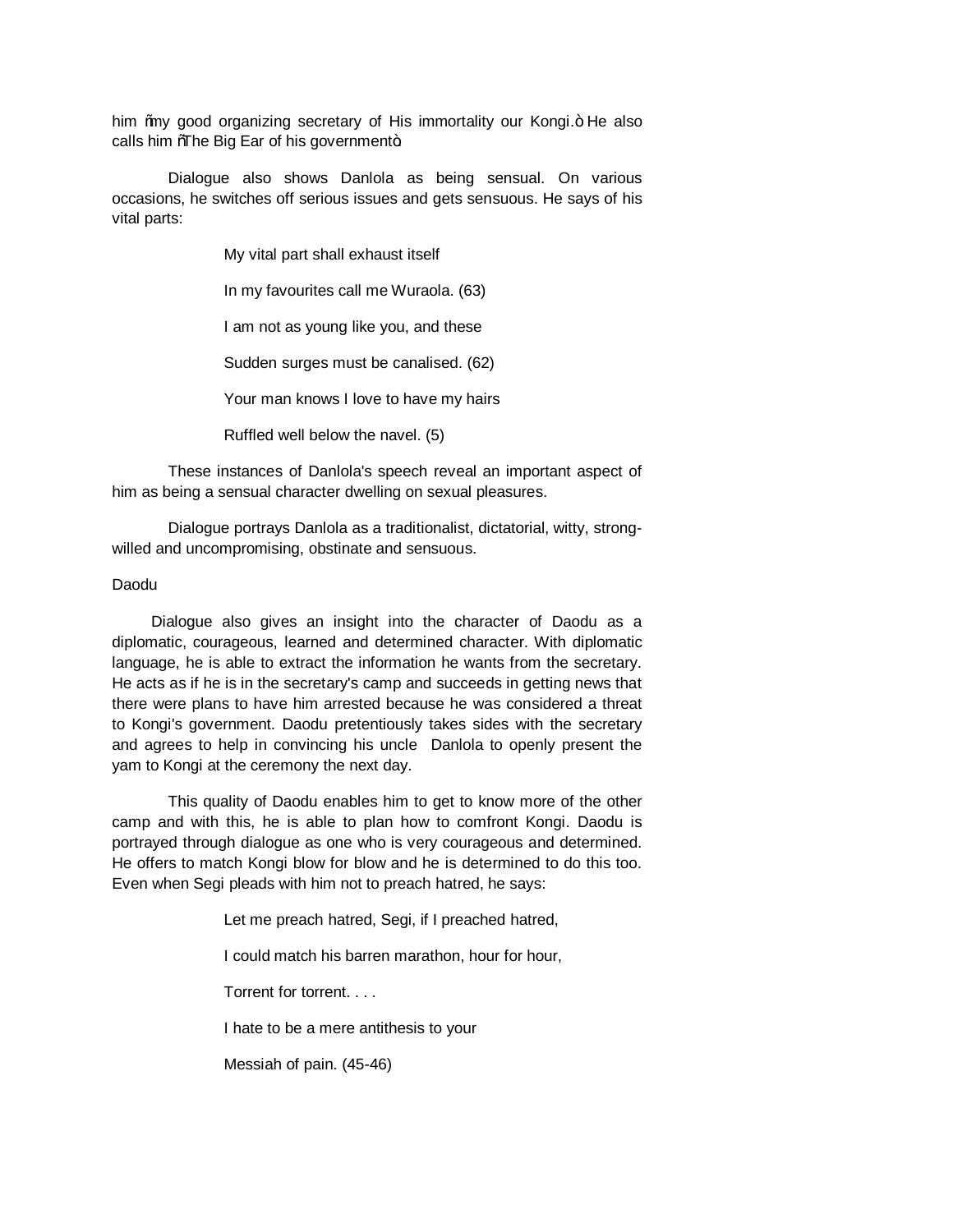Daodu's language reveals him as a learned person. He is said to have % ately returned from everywhere+. He speaks in Standard English, and his social status is high, being the heir to the throne.

## **The Secretary**

Dialogue portrays the secretary as a clever character who loves slogans. He is self seeking and diplomatic. His cleverness is evident in the way he handles the situations. He has the feeling that something is bound to go wrong. When he senses that things are not going as smoothly as planned, he promptly goes into hiding to save himself. He says:

I don't think I will bother to find out. Dende take me to

That observation post. Something tells me this is the

Moment to start supervising from a distance. (78)

The secretary's love for slogans is exposed through dialogue. On various occasions, he is seen manufacturing slogans and showering praises on Kongi. He coins the popular one % smite is Might+.

He sings praises of Kongi:

Leader. A leader's Temptation, Agony on the mountains

The uneasy head. . . A saint at twilight . . . the spirit of the

Harvest. . . The Face of Benevolence. . . The Giver of Life. . .

As a self seeking character, he claims that most of the ideas he gets from others, are his. He does this so as to give Kongi the impression that no one except Kongi is as cleverer than he is in Isma. When the fifth Aweri in return for a fee tells the secretary that Kongi's image would be boosted, and Danlola won over if only he agrees to release or grant reprieve to the prisoners, he tells Kongi that it was his own idea.

> Kongi: I thought so. Who put you up to it? Secretary: Another of my ideas. (39)

Dialogue reveals him as self-seeking when the Fifth Aweri accuses

him of taking bribe from the detainees for his personal enrichment.

The Fifth Aweri says:

Don't act innocent with me. If a detainer pays your

Price you'll see to his comforts. I bet our royal prisoner

Has put on weight since he came under your charge.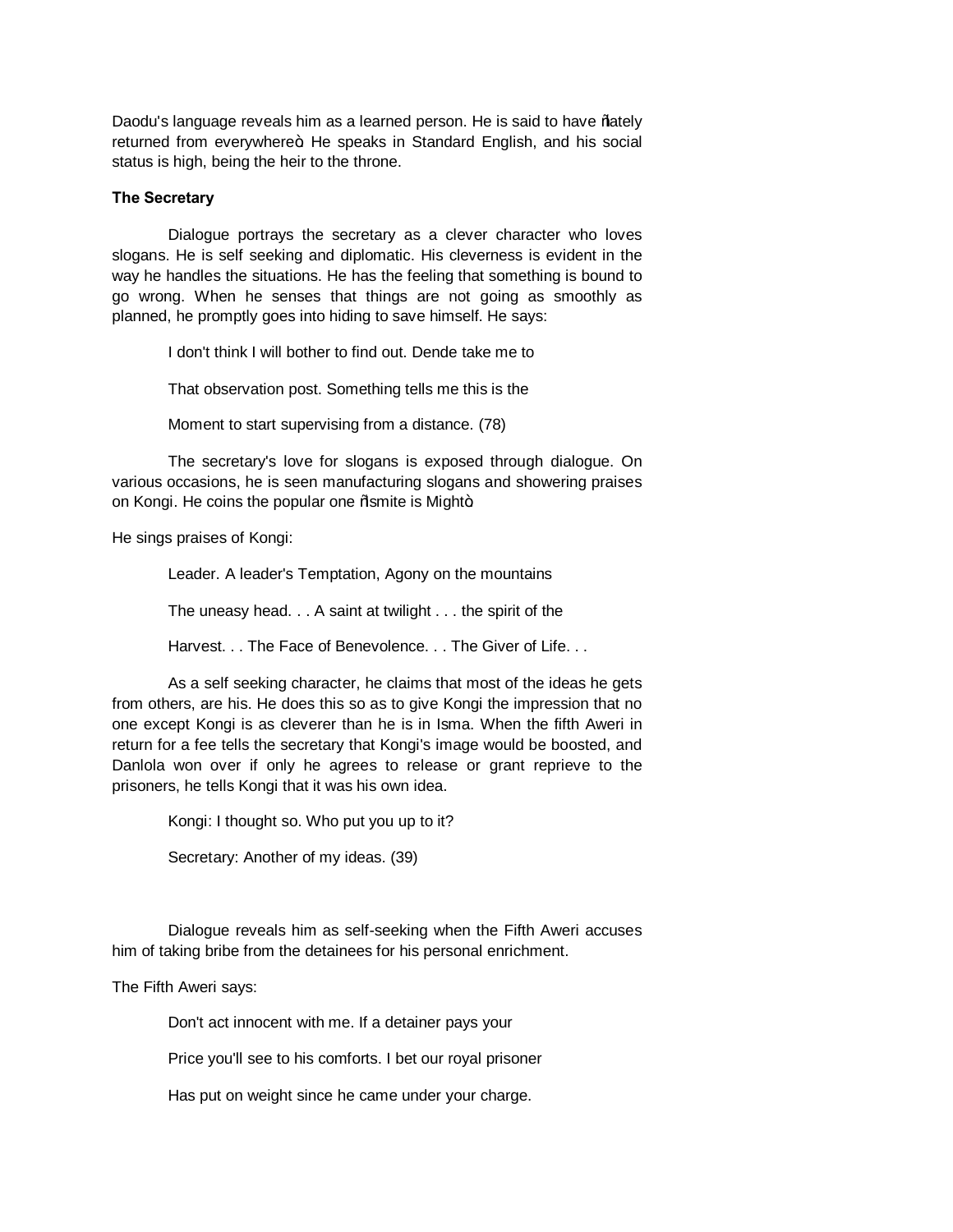And a full sex-life too I bet. Are you going to tell me you

Don't issue week-end permits to his wives? (25-26)

The secretary is shown as one who is interested in his personal gains at the expense of others. He steals other's ideas just to get uplifted in Kongi's government as well as accept bribe from others.

Dialogue also proves the secretary to be a diplomatic character. He is careful in handling Danlola because he sees the possibility of Danlola over throwing Kongi. He does this so as to be in the good-book of both parties so that whichever party emerges the winner, he is sure of good treatment. According to the Fifth Aweri, he sees to Danlola's comfort in jail and even uses a polite tone in trying to get him to the venue of the new yam festival:

Secretary: Kabiyesi, please follow quickly it will make my

Task easier if I can get all the Obas settled before our

Leader arrives (pp. 55-56)

All in all, dialogue reveals the secretary as a character who is clever, self-seeking, diplomatic and as one who has a flair for slogans and praises.

# **Segi**

Dialogue portrays Segi as a character who is mysterious, powerful, clever and receptive. Throughout the play, she is shrouded in mystery. Even Danlola does not understand her until he is told that she is the daughter of the prisoner who has just escaped. The song of Daodu describes Segi as one with mysterious powers.

Daodu:

| A coiled snake            |  |
|---------------------------|--|
| Is beautiful asleep       |  |
| velvet bolster            |  |
| Laid on flowers           |  |
| If the snake would        |  |
| welcome me, I do not wish |  |
| A softer pillow than      |  |
| this lady's breasts.      |  |
| But do not fool with one  |  |
| whose bottom ripples      |  |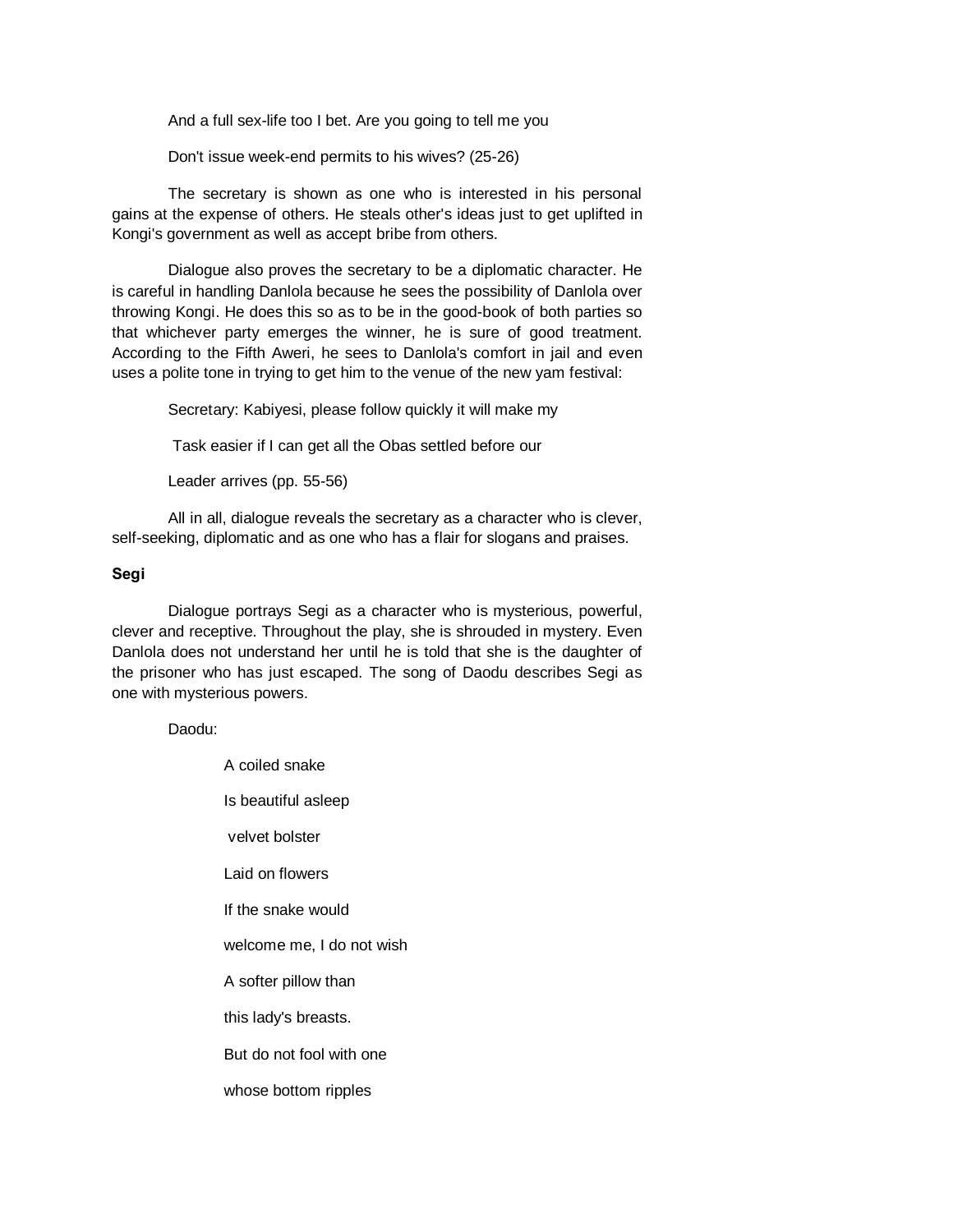As a python coiled

In wait for rabbits (52).

Segi is here portrayed as a sex goddess with irresistible features yet as dangerous as a poisonous snake. Even the secretary who has not been comfortable since his entry into the club because of Segi's presence is forced into saying:

> I know I can remember. Isn't she the same one of whom they Warn-Do not stay by the sea at night Mammy watta frolics by the sea At night Do not play

With the daughter of the sea. (33)

Segi appears to other characters as one who is not of this world. She seems to them to possess those qualities of the supernatural. She is seen as a sex-symbol endowed with features that attract men to her. After all, even apparently asexual Kongi used to be her boyfriend. Dialogue shows her as one who is endowed with powers to handle situations and people. When their initial plans fail, she is fast at suggesting an alternative. The presentation of the head to Kongi is wholly the handiwork of Segi.

Daodu: There should have been no speech. We failed again.

Segi: Then forget he is there. Let the yam be pounded

I shall return soon with a seasoned gift for the leader. (81)

Segi, as depicted in the above extract, almost immediately suggests an alternative means of showing Kongi the product of his tyranny. She is therefore, powerful and capable of handling situations.

Dialogue further shows Segi as a receptive character. She welcomes the secretary to her club and gives him a constant supply of free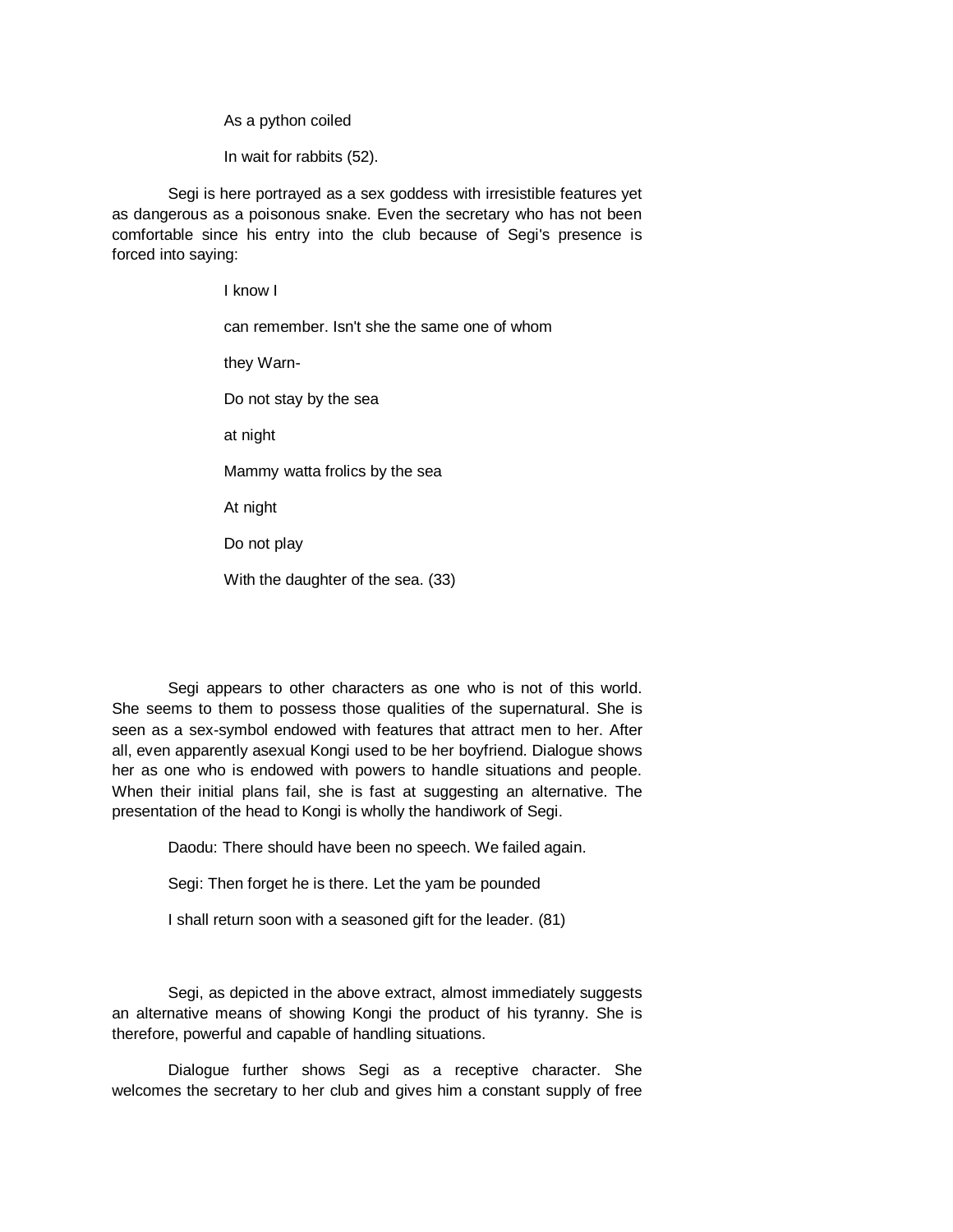drinks. This is made known by Daodu. He says % Gegi did. She looks after her guests, especially important ones. $+(17)$ 

## **The Reformed Aweri Fraternity**

 The Reformed Aweri Fraternity as dialogue shows, are power-lovers, a bunch of self-seeking, squabbling, pseudo-intellectual characters. They are interested in sharing in power. They are reported to be corrupt men seeking positions in the government. The secretary accuses them saying:

Oh not money, I know the sight of cash is printed Over with INSULT for upright men like you and Intellectual minds. Oh no not cash. But position, Yes positions! And the power of being so close to power. (26)

The Fifth Aweri wants a fee from the secretary because he has suggested to him a way of getting Danlola to submit his powers to Kongi. This shows him as a self seeking character. He is not the only corrupt one in the group as all the others also seek positions to better themselves. In asking the secretary for a fee he says:

Now, before I tell you

What to do, we must settle on a fee.

Secretary: I thought you lot were supposed to be above this Sort of thing.

Fifth: You'll be surprised... (28)

Even within the group, there is constant squabble. This obviously does not foster unity and effective planning. Dialogue therefore, reveals them as cantankerous and jealous individuals. They are ever in disagreement:

> Fourth AwerI: We need an image. Tomorrow being our first appearance in public, it is essential that we find an image

Fifth: why?

Third: why? Is that question necessary

Fifth: It is why do we need an image

Second: Kongi is a great strategist

Fifth: I still have not been told why we need an image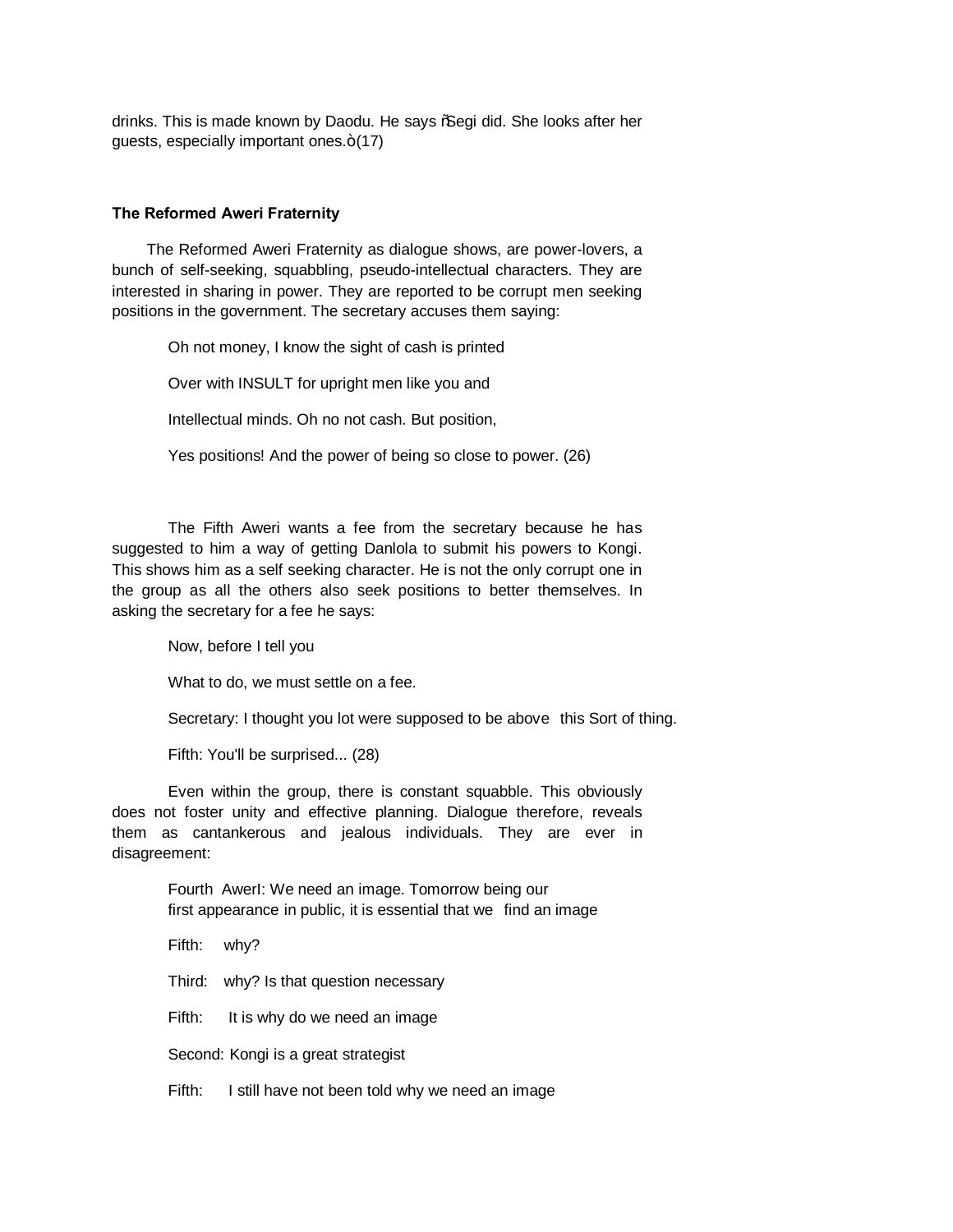Third: You are being very obtrusive. (11)

They are hence not a progressive lot. This is as a result of their pseudo-intellectual exhibitions. They are vast in the use of political jargons. They do not understand the real situation of things. Here for instance, they play with people's lives because they have to show their false learning even though they are shocked on hearing that the prisoners should be hanged.

> Secretary: And the key-word, Kongi insists must be Harmony.

> > We need that to counter the effect of the recent bomb throwing which is one of the reasons why the culprits of the outrage will be hanged tomorrow.

> > *(A nervous silence. They look at one another, stare at their feet)*

Fourth: An exercise in scientific-exorcism I approve. (Followed by murmurs and head nodding of agreement by the majority). (20)

The Fourth Aweri uses a new coinage to which others nod in agreement even when none of them understands the meaning. They are a pretentious lot who only pretend to be politically informed.

#### **Conclusion**

This article has examined the art of Wole Soyinka in painting characters by the use of dialogue in highlighting their behaviours, beliefs, social positions and their levels of education. This has enabled us to classify the character of Kongi as one who is learned, of a high social standing, despotic, tough, vainglorious, ceremony and publicity loving and as a threatened character. Dialogue also portrays Danlola as a traditionalist, dictatorial, witty, strong-willed and uncompromising, obstinate and sensuous.

Daodu is portrayed as a learned person. He speaks in Standard English, and his social status is high, being the heir to the throne. The Secretary is clever, self-seeking, and diplomatic and has a flair for slogans and praises. Furthermore, Segi is portrayed as one who is endowed with a physically attractive personality and with powers to handle difficult situations. The Reformed Aweri Fraternity are power-lovers, a bunch of self-seeking, corrupt, squabbling, pseudo-intellectual characters. They are interested in sharing in power.

In conclusion, Wole Soyinka effectively presents portraits of characters that leave no iota of ambiguity on the minds of readers. He makes character identification and classification easy for the reader, thus, endearing his work- Kongi's Harvest to literary enthusiasts. As dialogue does not exist in isolation, dialogue in Kongi's Harvest succeeds in illustrating the theme of the work. Through the speeches and actions of the characters, the